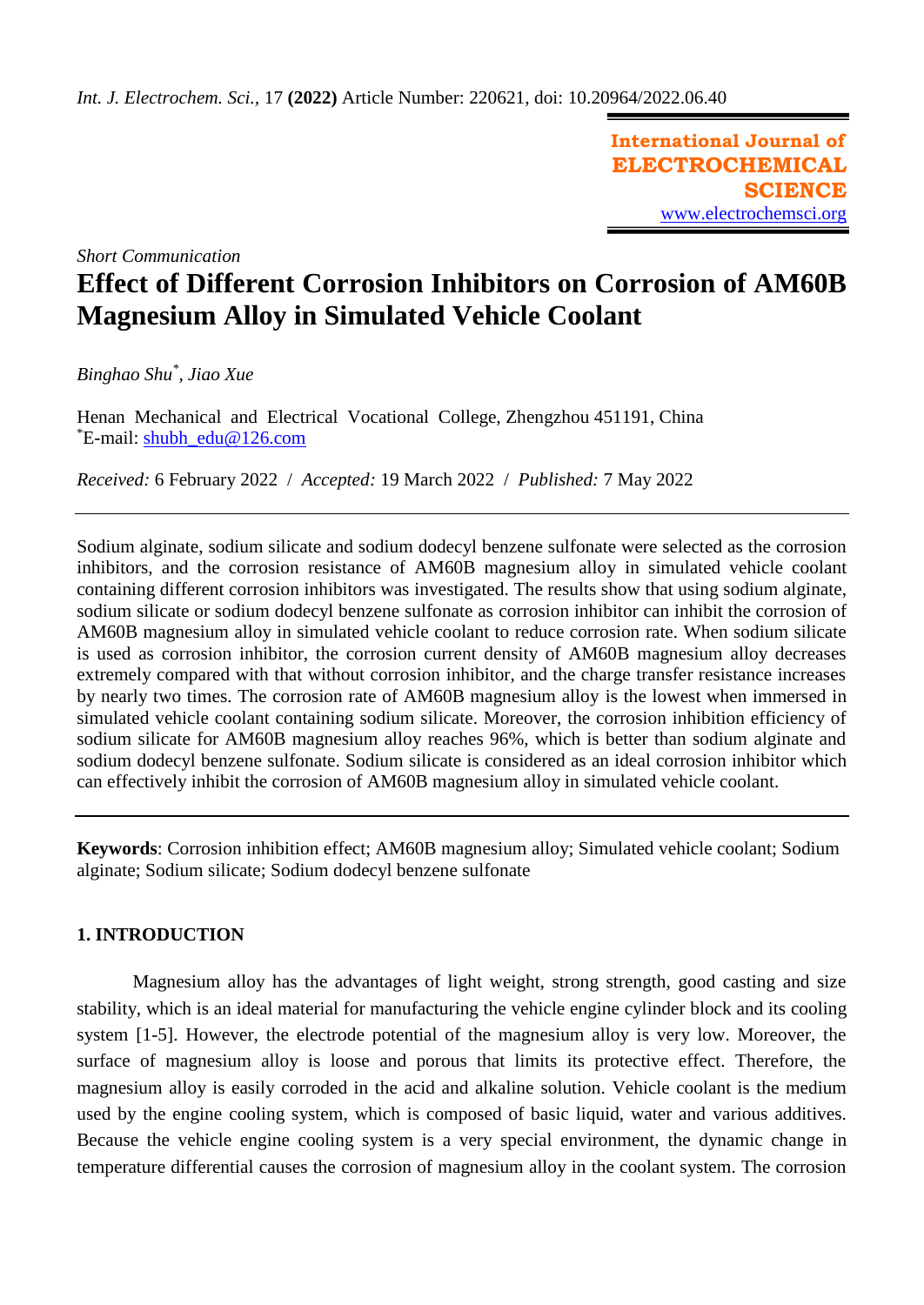is from local corrosion to comprehensive corrosion, eventually resulting in premature failure of magnesium alloy structure [6-9]. Therefore, how to effectively inhibit the corrosion of magnesium alloy in the vehicle coolant system has become an urgent problem.

It was found out that adding suitable corrosion inhibitor can slow down the corrosion of magnesium alloy. Common corrosion inhibitor includes rare earth, [tungstate, silicate,](file:///D:/Program%20Files/Dict/7.5.2.0/resultui/dict/) phosphate and so on. For example, rare earth not only can be added to the corrosion solution to play a role of corrosion inhibition, but also can be introduced in the process of preparing materials to improve the corrosion resistance of materials [10-14]. Moreover, tungstate is found to be a good corrosion inhibitor and an optimal doping material for metal alloys to improve corrosion resistance [15-22]. At present, some scholars have studied the corrosion inhibition effect of common corrosion inhibitors. However, most of the studies are only aimed at the corrosion inhibition effect of a single corrosion inhibitor. It is significant to investigate and compare different corrosion inhibitors on the corrosion inhibition effect. In this paper, sodium alginate, sodium silicate and sodium dodecyl benzene sulfonate (SDBS) were selected as the corrosion inhibitors. The electrochemical corrosion and immersion corrosion experiments were carried out in simulated vehicle coolant, and the corrosion inhibition of different corrosion inhibitors for magnesium alloy was compared. The corrosion resistance of AM60B magnesium alloy in simulated vehicle coolant containing different corrosion inhibitors was investigated to compare the corrosion inhibition effect. The aim is to find out an ideal corrosion inhibitor for AM60B magnesium alloy in simulated vehicle coolant.

#### **2. EXPERIMENTAL**

## *2.1 Pretreatment of AM60B magnesium alloy*

The AM60B magnesium alloy plate (thickness is 3 mm) is chosen as the substrate, which is composed of Al  $5.6\%~6.4\%$ , Mn  $0.26\%~0.5\%$ , Zn  $0.2\%$ , Si  $0.5\%$ , surplus is Mg. The surface of the substrate is polished with 800 #, 1500 # and 2000 # sandpaper to ensure smoothness. And then, the substrate is cleaned in acetone solution for 5 min in ultrasonic environment to remove oil. Finally, it is washed with deionized water and dried.

## *2.2 Preparation of simulated vehicle coolant*

According to the China's petrochemical industry standard SH/T 0085 "Test Method for Corrosion of Engine Coolant (Glassware Method)", the ethylene glycol, sodium chloride, sodium sulfate, sodium bicarbonate and deionized water are combined to prepare 2000 mL of simulated vehicle coolant. The main composition is shown in Table 1. After stirring evenly, the simulated vehicle coolant was divided into four portions of 500 mL each, and placed in beakers marked S1, S2, S3, and S4 respectively. 20 mg/L sodium alginate is added to the beaker marked S1 while 110 mg/L sodium silicate was added to the beaker marked S2. Moreover, 600 mg/L SDBS was added to the beaker marked S3. As a control, no corrosion inhibitor was added to the beaker marked S4.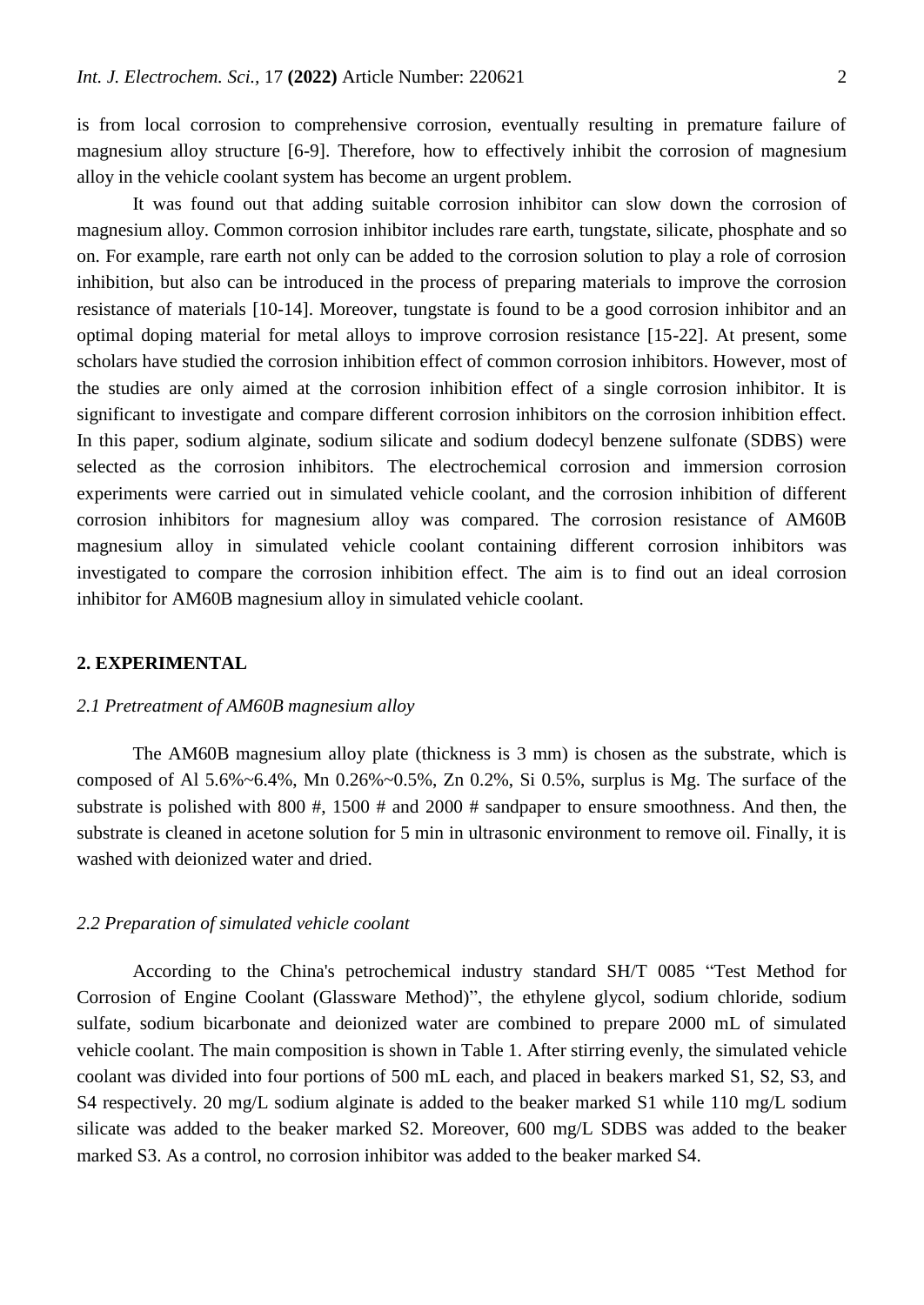| Chemical agents    | Concentration      |
|--------------------|--------------------|
| ethylene glycol    | 500 mL $\pi$ .     |
| sodium chloride    | $135 \text{ mg/L}$ |
| sodium sulfate     | $100 \text{ mg/L}$ |
| sodium bicarbonate | $150 \text{ mg/L}$ |
|                    |                    |

**Table 1**. Main composition of simulated vehicle coolant

#### *2.3 Testing and analysis*

#### *2.3.1 Polarization curves and electrochemical impedance spectrum*

PARSTAT 2273 electrochemical workstation was used to test the polarization curve and electrochemical impedance spectrum respectively. AM60B magnesium alloy sample was the working electrode while platinum electrode was the auxiliary electrode, and saturated calomel electrode was the reference electrode. The electrodes were immersed in simulated vehicle coolant for one hour before testing to reach a steady state. A scanning rate of 1 mV/s was used for the polarization curve and the test data were analyzed using PowerSuite software to obtain the corrosion potential and corrosion current density. The AC signal amplitude applied by the electrochemical impedance spectrum test was 5 mV with a frequency range of  $10^5$  to  $10^{-2}$  Hz, and the test data was analyzed using ZsimpWin software to obtain the charge transfer resistance.

The corrosion inhibition efficiency of different corrosion inhibitors on AM60B magnesium alloy in simulated vehicle coolant is calculated according to the following equation:

$$
\eta = \frac{J_{corr} - J_{corr}^{\dagger}}{J_{corr}} \times 100\% \qquad (1)
$$

In the equation,  $\eta$  represents the corrosion inhibition efficiency. *J*<sub>*corr*</sub> and *J*<sup>*'*</sup><sub>*corr*</sub> represent the corrosion current density of AM60B magnesium alloy in simulated vehicle coolant without corrosion inhibitor and with corrosion inhibitors, respectively, and the units are  $A/cm<sup>2</sup>$ .

## *2.3.2 Corrosion rate*

AM60B magnesium alloy samples with the same size  $(25 \text{ mm} \times 12 \text{ mm} \times 3 \text{ mm})$  were immersed in simulated vehicle coolant without corrosion inhibitor and with different corrosion inhibitors by suspension method for 15 d and 25 d, respectively. After the experiment, the corrosion products were removed, and then the sample was cleaned with deionized water and dried. The corrosion rate of AM60B magnesium alloy was calculated according to the following equation:

$$
v_{corr} = \frac{m_{before} - m_{after}}{S \cdot t}
$$
 (2)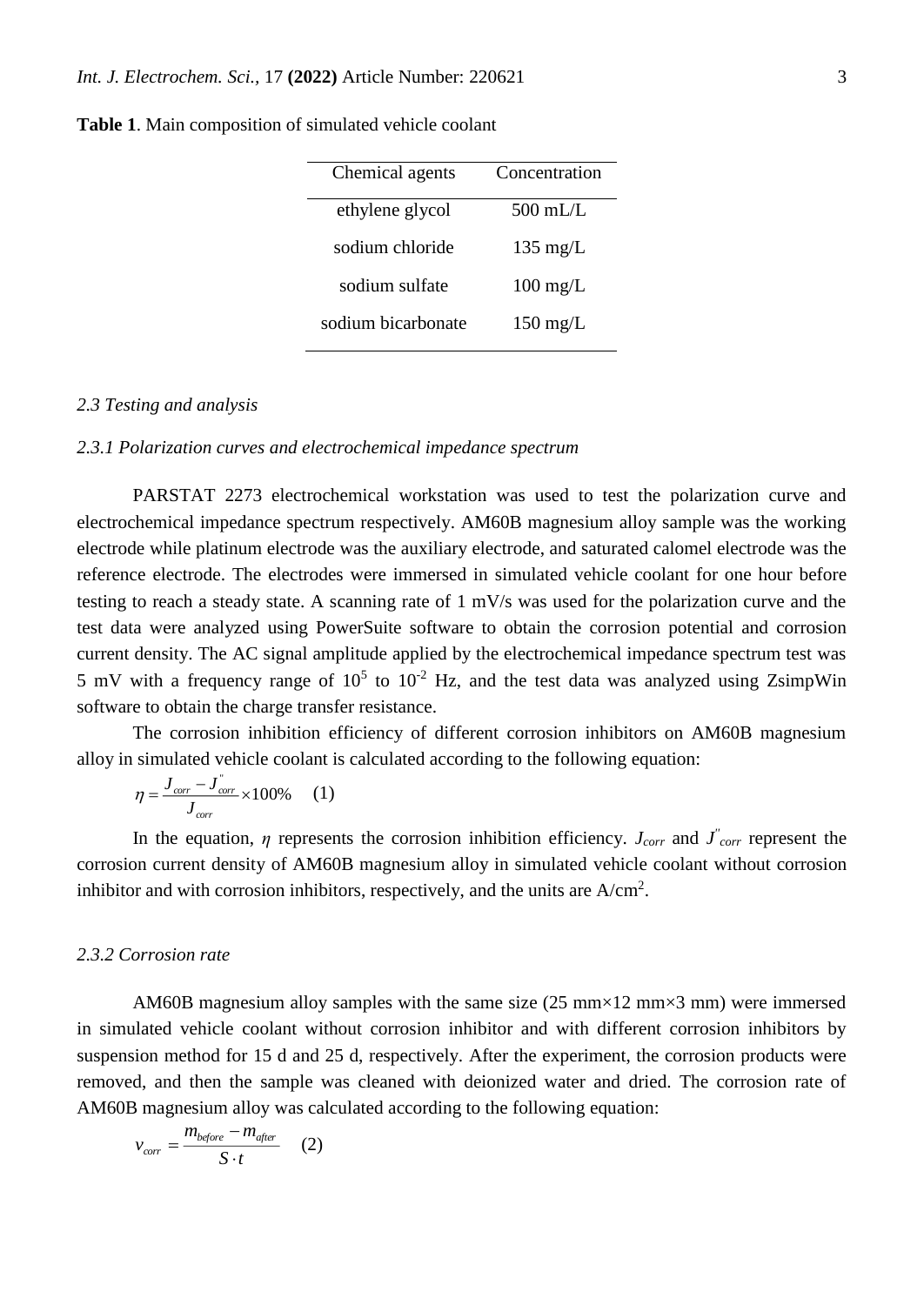In equation,  $V_{corr}$  indicates the corrosion rate using the unit  $g/(m^2 \cdot d)$ . *m*before and *m*<sub>afte</sub> indicate the quality before and after corrosion of AM60B magnesium alloy samples, unit is g. *S* indicates the sample surface area using the unit  $m^2$  while *t* is the immersion time (d).

#### *2.3.3 Surface morphology*

SuperView W1 surface profilometer and Nova NanoSEM450 scanning electron microscope were used to observe the three-dimensional and microscopic morphology of AM60B magnesium alloy before and after corrosion in simulated vehicle coolant without corrosion inhibitor and with different corrosion inhibitors.

## **3. RESULT AND DISCUSSION**

#### *3.1 Analysis of polarization curves*

Figure 1 shows the polarization curves of AM60B magnesium alloy in simulated vehicle coolant with and without corrosion inhibitors. The polarization curves of the AM60B magnesium alloy and some protection coatings prepared on AM60B magnesium alloy have been investigated in some papers [23-27]. Compared with the preparation of protection coating on magnesium alloy to improve the corrosion resistance of magnesium alloy, it is cheaper to add corrosion inhibitor into the corrosion solution to improve the corrosion resistance of magnesium alloy. As can be seen from Figure 1, with the addition of sodium alginate, sodium silicate or SDBS, the polarization curve of AM60B magnesium alloy shifts to the lower right and the corrosion current density is reduced compared to that without inhibitors. This indicates that sodium alginate, sodium silicate or SDBS can inhibit the corrosion process of magnesium alloy in simulated vehicle coolant to some extent.

As can be seen from Table 2, there are certain differences in corrosion potential and corrosion current density of AM60B magnesium alloy in simulated vehicle coolant with different corrosion inhibitors. Specifically, the corrosion current density of AM60B magnesium alloy with sodium alginate as corrosion inhibitor is less than one order of magnitude lower than that without corrosion inhibitor. Compared with simulated vehicle coolant without corrosion inhibitor, the corrosion current density of AM60B magnesium alloy with sodium silicate or SDBS as corrosion inhibitor decreases by more than one order of magnitude to 12.4  $\mu A/cm^2$  and 25.6  $\mu A/cm^2$ , respectively. It is concluded that sodium silicate has the best corrosion inhibition effect on the corrosion process of AM60B magnesium alloy, and it can more effectively inhibit the corrosion of AM60B magnesium alloy in simulated vehicle coolant.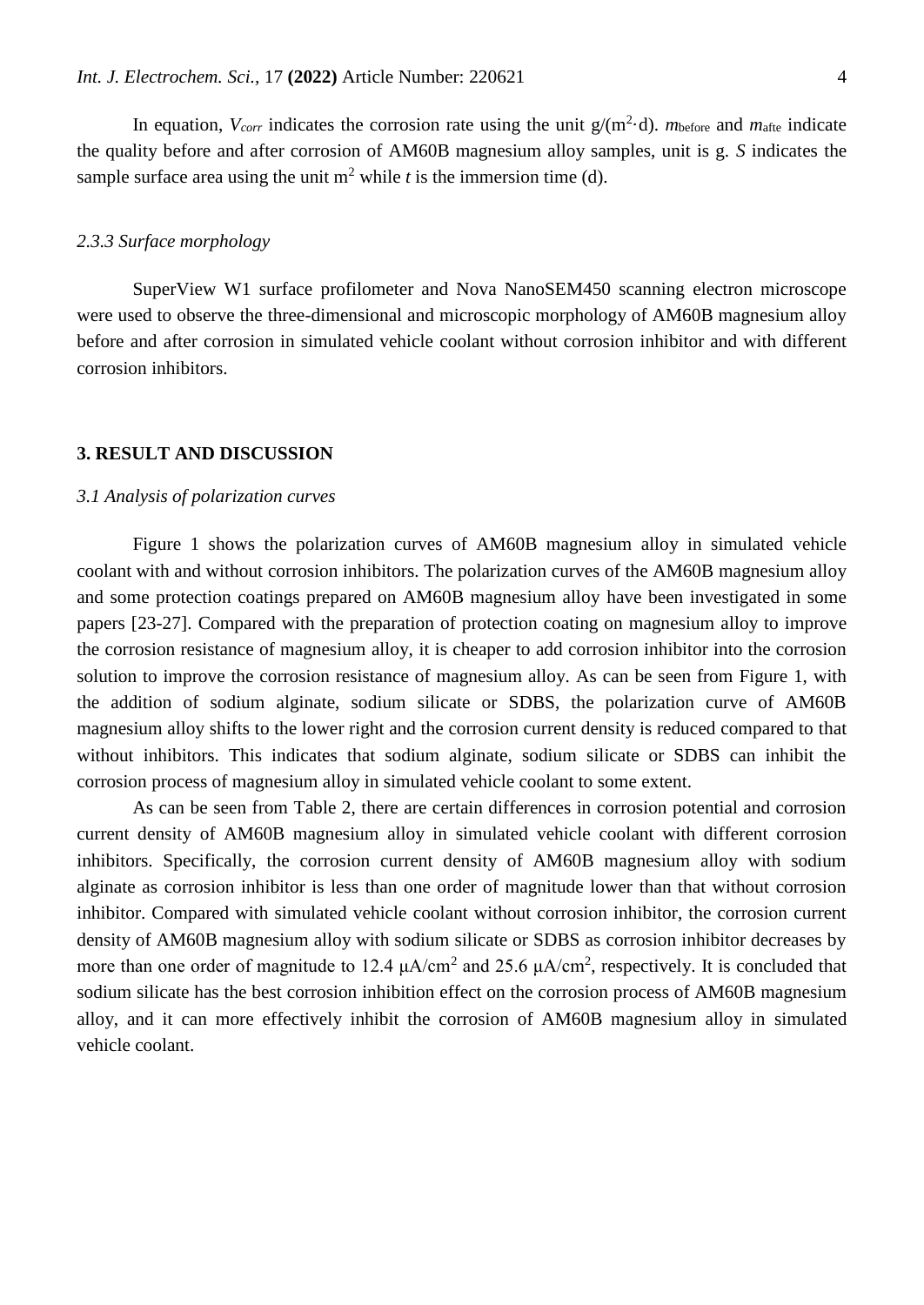

**Figure 1**. Polarization curves of AM60B magnesium alloy in simulated vehicle coolant with and without corrosion inhibitors

**Table 2**. Corrosion potential and corrosion current density of polarization curves

| Different corrosion | Corrosion   | Corrosion current            | Anode Tafel slope | Cathode Tafel slope |
|---------------------|-------------|------------------------------|-------------------|---------------------|
| inhibitors          | potential/V | density/ $(A \cdot cm^{-2})$ | V/dec             | V/dec               |
| without             | $-1.472$    | $3.08\times10^{-4}$          | 0.049             | 0.248               |
| sodium alginate     | $-1.300$    | $4.45\times10^{-5}$          | 0.062             | 0.102               |
| sodium silicate     | $-1.183$    | $1.24\times10^{-5}$          | 0.078             | 0.084               |
| <b>SDBS</b>         | $-1.232$    | $2.56 \times 10^{-5}$        | 0.065             | 0.119               |

Figure 2 shows the corrosion inhibition efficiency of AM60B magnesium alloy in simulated vehicle coolant with different corrosion inhibitors. As can be seen from Figure 2, the corrosion inhibition efficiency is ranked from high to low as: sodium silicate>SDBS>sodium alginate. Meanwhile, sodium silicate has the highest corrosion inhibition efficiency and largest anode Tafel slope which is 96% and 0.078 V/dec respectively, confirming its best corrosion inhibition effect on AM60B magnesium alloy. The hydrolysis product of sodium silicate, such as magnesium silicate and magnesium hydroxide, which adsorb on the surface of magnesium alloy, may increase the membrane resistance resulting in higher anode Tafel slope.

When AM60B magnesium alloy is immersed in simulated vehicle coolant, a larger amount of hydrogen evolution and  $Mg(OH)_2$  production covers the surface. With the increase of  $Mg(OH)_2$ deposition, although a protective film can be formed, AM60B magnesium alloy is still continuously corroded due to its limited protection and corrosion inhibition because of its low density [28-29].

$$
Mg - 2e \rightarrow Mg^{2+} \quad (3)
$$
  
\n
$$
2H_2O + 2e \rightarrow 2OH^- + H_2 \uparrow \quad (4)
$$
  
\n
$$
Mg^{2+} + 2OH^- \rightarrow Mg(OH)_2 \downarrow \quad (5)
$$

Sodium alginate is a kind of copolymer, which generates guluronic acid and mannuronic acid after hydrolysis, adsorbed on the surface of AM60B magnesium alloy to form a denser film layer through physical reaction. It can protect and inhibit corrosion process of AM60B magnesium alloy.

 $SiO<sub>3</sub><sup>2</sup>$  is generated after the hydrolysis of sodium silicate, which can react with Mg<sup>2+</sup> to generate insoluble  $MgSiO<sub>3</sub>$  compound. The  $MgSiO<sub>3</sub>$  compound gradually deposits on the surface of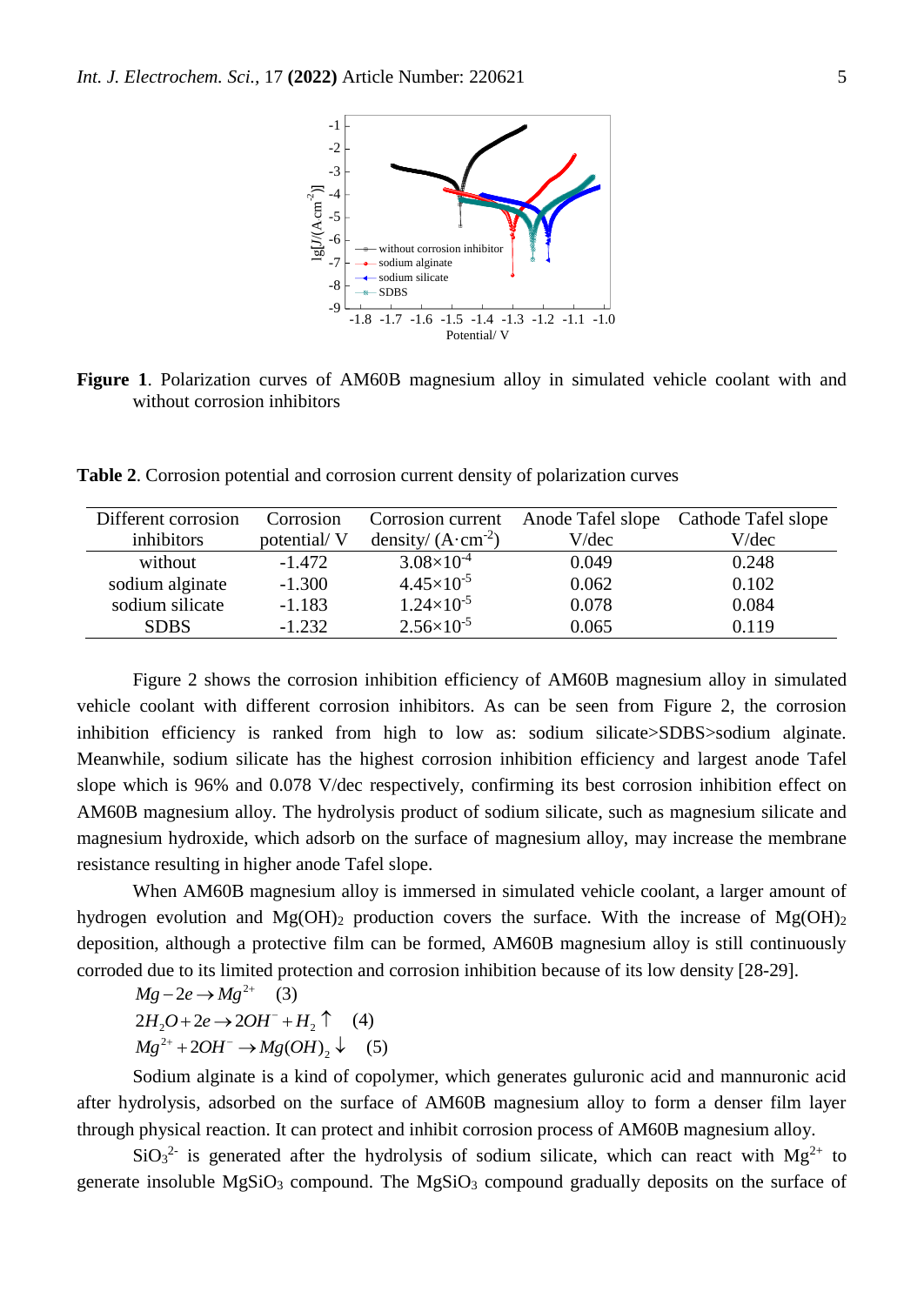AM60B magnesium alloy to form a relatively dense film layer, playing a role of protection and corrosion inhibition. In addition,  $Mg^{2+}$  can react with OH<sup>-</sup> to form  $Mg(OH)_2$ , which also has a certain inhibition effect.

 $Mg^{2+} + SiO_3^{2-} \rightarrow MgSiO_3 \downarrow$  (6)

SDBS contains sulfonate polar groups and benzene alkyl non-polar groups, among which the sulfonate polar groups are hydrophobic, and are easily adsorbed on the surface of AM60B magnesium alloys to isolate the corrosive medium, thus playing a role in inhibiting the corrosion process of AM60B magnesium alloy. The corrosion inhibition effect of SDBS is also reported by some people [30-33]. In comparison, the reaction product of sodium silicate as a corrosion inhibitor deposits on the surface of AM60B magnesium to form a dense film layer, which can better isolate the corrosive ions and substances in simulated vehicle coolant to effectively inhibit the corrosion process of AM60B magnesium alloy.



**Figure 2.** Corrosion inhibition efficiency of AM60B magnesium alloy in simulated vehicle coolant with and without corrosion inhibitors

#### *3.2 Analysis of electrochemical impedance spectrum*

Figure 3 shows the electrochemical impedance spectrum of AM60B magnesium alloy in simulated vehicle coolant without and with corrosion inhibitors. As can be seen from Figure 3, the electrochemical impedance spectrum of AM60B magnesium alloy shows similar characteristics in simulated vehicle coolant with and without corrosion inhibitors, both manifests as a capacitive reactance arc, approximately semi-circular. However, when sodium alginate, sodium silicate or SDBS is used as a corrosion inhibitor, the capacitive reactance arc radius of AM60B magnesium alloy is greater than without corrosion inhibitor, which further confirms that sodium alginate, sodium silicate or SDBS can play a corrosion inhibition role, so as to improve the corrosion resistance of AM60B magnesium alloy in simulated vehicle coolant.

Silicate could be used as corrosion inhibitor to reduce corrosion process extremely which is investigated in many works [34-36]. When sodium silicate is added as a corrosion inhibitor, the capacitive arc radius of AM60B magnesium alloy is the largest, and the corresponding charge transfer resistance is the highest, reaching  $9.03 \times 10^3 \Omega \cdot \text{cm}^2$ , as shown in Figure 4. The research shows that the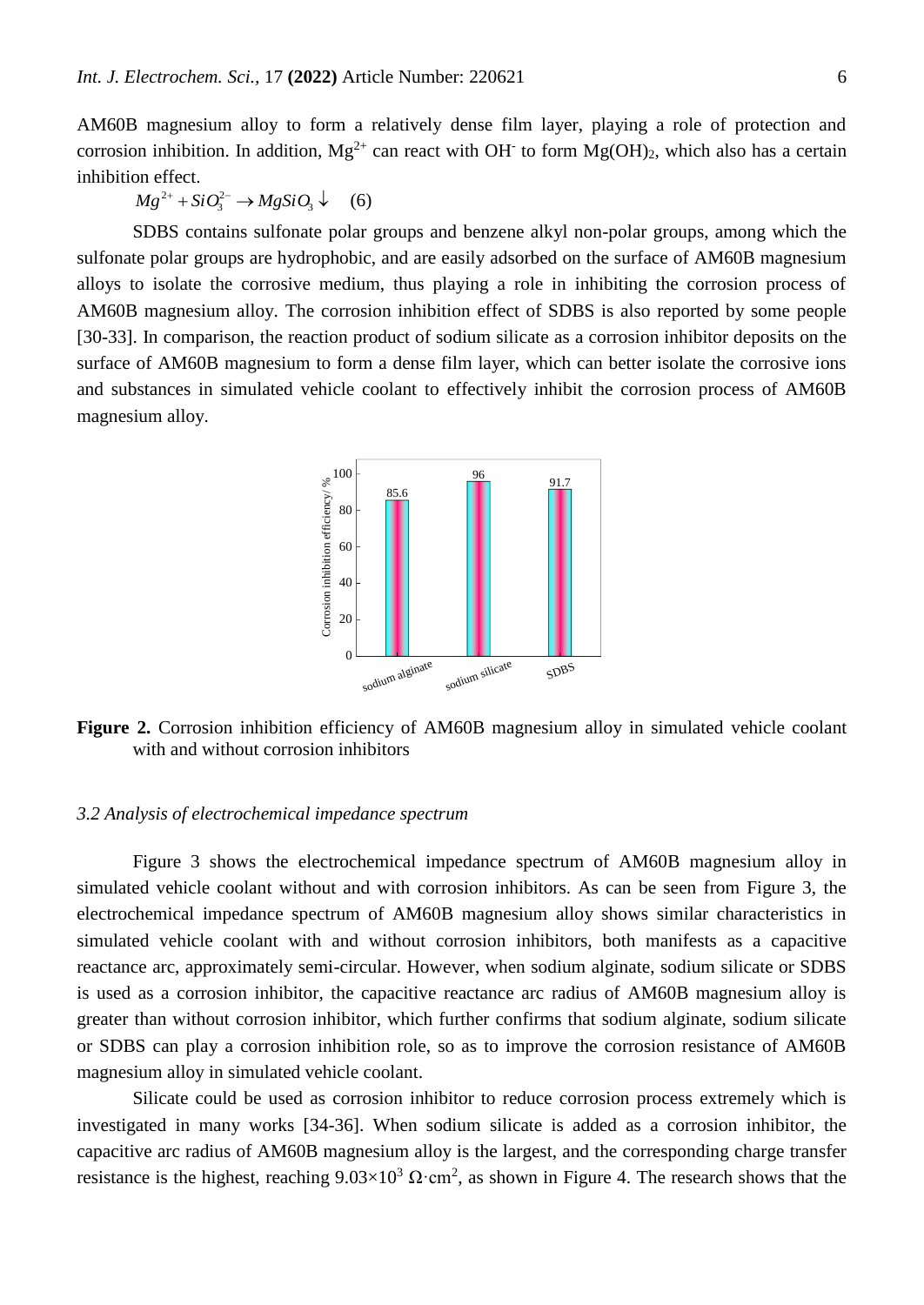larger the radius of the capacitive reactance arc, the greater the resistance to the corrosion process. The higher the charge transfer resistance, the more difficult the electron transfer process at the two phase interface between the AM60B magnesium alloy and corrosive medium. Therefore, the corrosion inhibition effect of different corrosion inhibitors on AM60B magnesium alloy in simulated vehicle coolant is evaluated as follows: sodium silicate>SDBS>sodium alginate.



**Figure 3**. Electrochemical impedance spectrum of AM60B magnesium alloy in simulated vehicle coolant with and without corrosion inhibitors



**Figure 4**. Analytical results of electrochemical impedance spectrum

#### *3.3 Corrosion rate and corrosion morphology*

Figure 5 shows the corrosion rate of AM60B magnesium alloy immersed in simulated vehicle coolant with and without corrosion inhibitors for different time. It can be seen from Figure 5 that with the prolongation of immersion time, the corrosion rate of AM60B magnesium alloy in simulated vehicle coolant with and without corrosion inhibitors all shows an increasing trend, indicating that the corrosion degree is gradually increasing. However, when immersed for the same time, the corrosion rate decreased significantly after adding different corrosion inhibitors. For example, when AM60B magnesium alloy is immersed in simulated vehicle coolant for 25 d, the corrosion rate without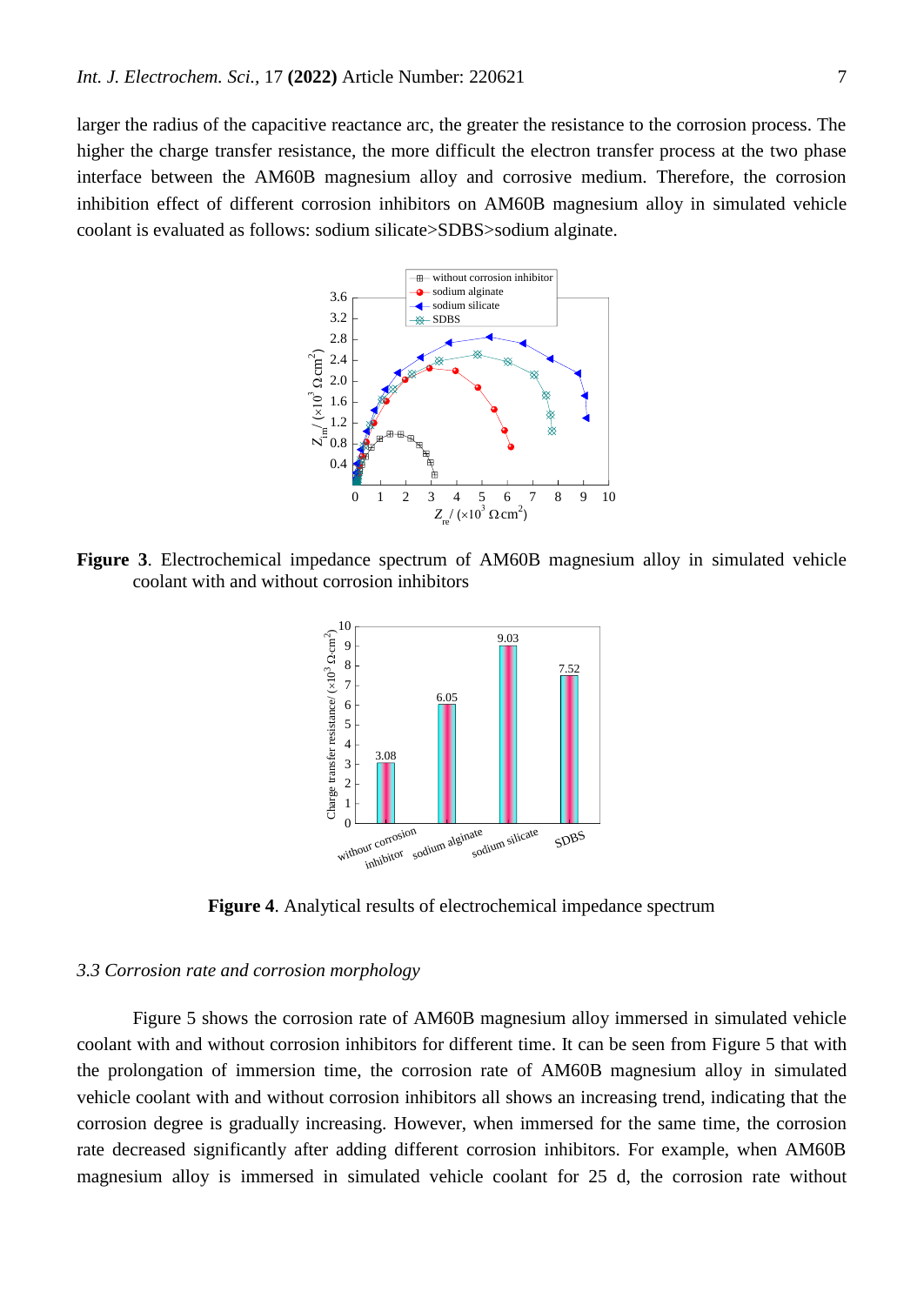corrosion inhibitor is 0.45  $g/(m^2 \cdot d)$ . However, after adding sodium alginate, sodium silicate or SDBS as corrosion inhibitor, the corrosion rate is 0.09  $g/(m^2 \cdot d)$ , 0.06  $g/(m^2 \cdot d)$  and 0.08  $g/(m^2 \cdot d)$ , respectively. The lowest corrosion rate can indicate that sodium silicate has the best corrosion inhibition effect on AM60B magnesium alloy, which is better than that of sodium alginate and SDBS.



**Figure 5**. Corrosion rate of AM60B magnesium alloy immersed in simulated vehicle coolant with and without corrosion inhibitors for different time

Figure 6 and Figure 7 show the surface morphology and three-dimensional morphology of AM60B magnesium alloy immersed in simulated vehicle coolant with and without corrosion inhibitors for 25 d. The surface morphology of magnesium alloy immersed in vehicle coolant has been studied in related works [37-39]. Some of the surface morphology is different due to different compositions of vehicle coolant and different corrosion inhibitors. It can be seen from Figure 6 that a loose and porous film composed of corrosion products is formed on the surface of AM60B magnesium alloy, indicating that the corrosion degree of AM60B magnesium alloy is serious. When sodium alginate, sodium silicate or SDBS was added as corrosion inhibitors into simulated automobile coolant, the corrosion degree of AM60B magnesium alloy is obviously reduced, and a relatively uniform and dense corrosion products film is formed on the surface. Furthermore, when sodium silicate acts as a corrosion inhibitor, a flat and dense film composed of corrosion products is formed on the surface of AM60B magnesium alloy which possesses the least corrosion degree. The main reason is that the reaction products of sodium silicate with AM60B magnesium alloy is deposited on the surface to form a dense film layer, which can better isolate the corrosive ions and substances in the vehicle coolant, so as to protect AM60B magnesium alloy. The mechanism of sodium silicate as corrosion inhibitor is studied in many literatures [40-42].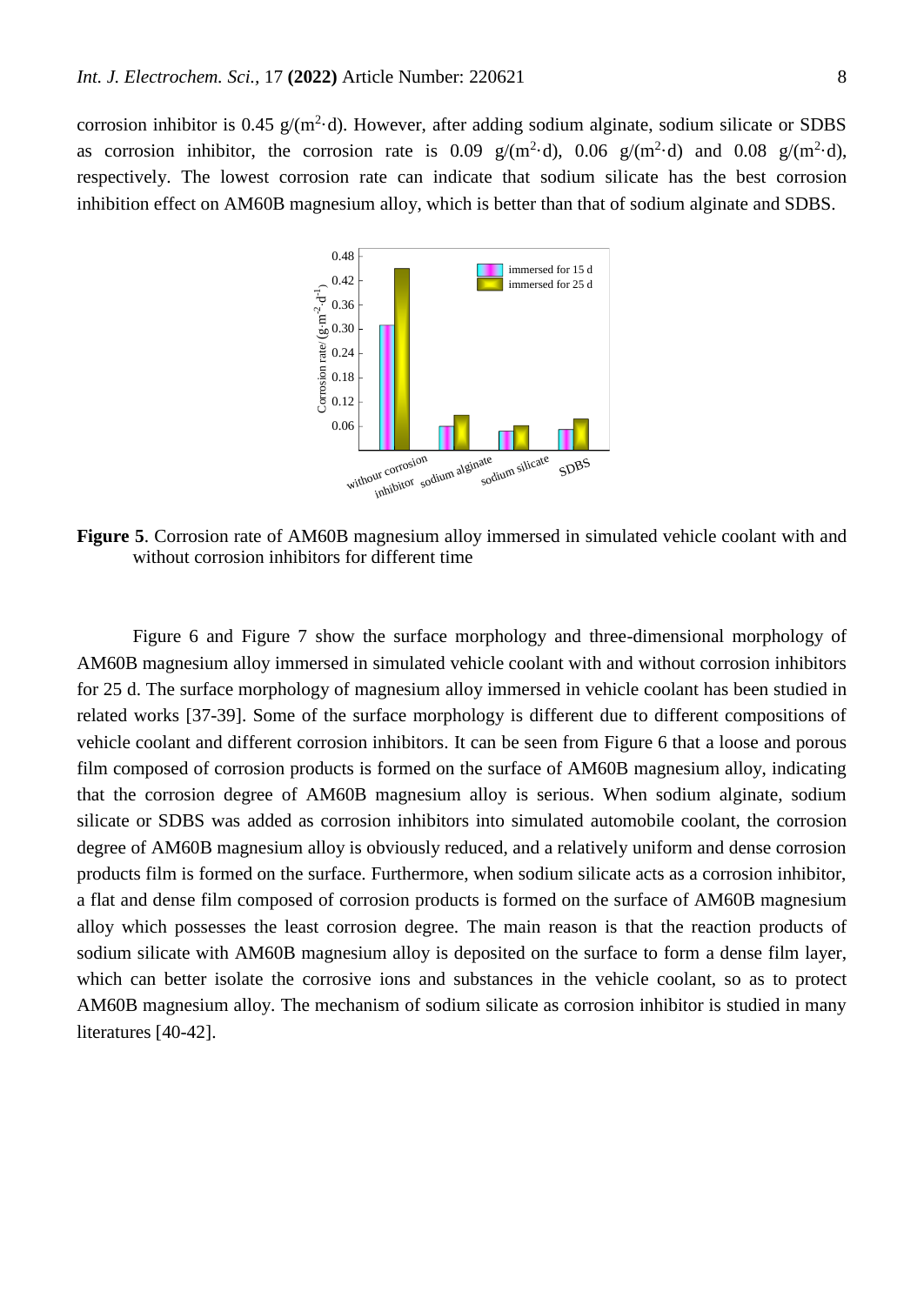

(a) without corrosion inhibitor





(c) sodium silicate



 $(d)$  SDBS

**Figure 6**. Surface morphology of AM60B magnesium alloy immersed in simulated vehicle coolant with and without corrosion inhibitors for 25 d

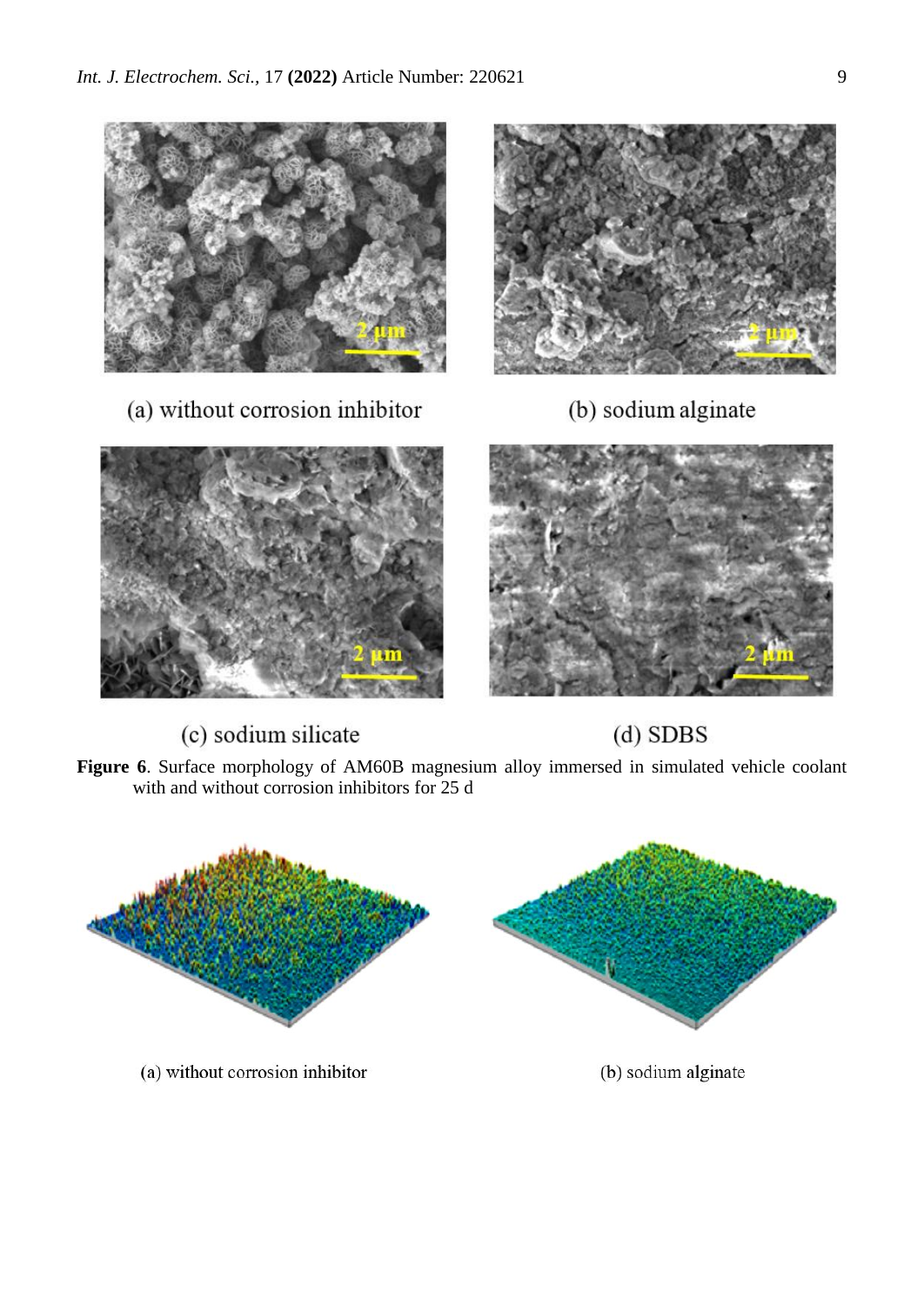

**Figure 7**. Three-dimensional morphology of AM60B magnesium alloy immersed in simulated vehicle coolant with and without corrosion inhibitors for 25 d

# **4. CONCLUSIONS**

Sodium alginate, sodium silicate and SDBS are selected as the corrosion inhibitors to inhibit the corrosion process of AM60B magnesium alloy in simulated vehicle coolant. The conclusions are as follows:

(1) Sodium alginate, sodium silicate or SDBS can inhibit the corrosion process of AM60B magnesium alloy in simulated vehicle coolant to reduce the corrosion rate and decrease the corrosion degree of AM60B magnesium alloy. Compared with sodium alginate and SDBS, the inhibition efficiency of sodium silicate for AM60B magnesium alloy is the highest, up to 96%, which is the best corrosion inhibitor.

(2) The reaction products of sodium silicate with AM60B magnesium alloy can better isolate the corrosive ions and substances in simulated vehicle coolant, and prevent further infiltration erosion, thus reducing the corrosion current density and corrosion rate of AM60B magnesium alloy, which play a better corrosion inhibition effect on AM60B magnesium alloy.

# **References**

- 1. D. Kumar, R. K. Phanden and L. Thakur, *Mater. Today:. Proc.*, 38 (2021) 359.
- 2. J. D. Du, W. J. Han and Y. H. Peng, *J. Cleaner Prod.*, 18 (2010) 112.
- 3. S. V. S. Prasad, S. B. Prasad, K. Verma, R. K. Mishra, V. Kumar and S. Singh, *J. Magnesium Alloys*, 10 (2022) 1.
- 4. P. Umamaheswarrao, B. R. Sankar, M. Pardhasaradhi and K. Rajasekharababu, *Mater. Today:. Proc.*, 44 (2021) 305.
- 5. W. L. Yang, Z. Q. Liu and H. L. Huang, *Corros. Sci.*, 188 (2021) 109562.
- 6. L. B. Coelho, M. Lukaczynska-Anderson, S. Clerick, G. Buytaert, S. Lievens and H. A. Terryn, *Corros. Sci.*, 19 (2022) 110188.
- 7. X. Huang, L. T. Wang, Y. F. Song, F. Ge, Y. Zhang, X. J. Meng, H. H. Ge and Y. Z. Zhao, *J. Alloys Compd.*, 874 (2021) 159807.
- 8. S. Mukherjee, T. Halder, S. Ranjan, K. Bose, P. C. Mishra and S. Chakrabarty, *Energy*, 231 (2021) 120913.
- 9. X. K. Li, C. J. Zou and A. H. Qi, *Int. Commun. Heat Mass Transfer*, 77 (2016) 159.
- 10. Y. D. Yu, G. Y. Wei, L. Jiang and H. L. Ge, *Int. J. Electrochem. Sci.*, 15 (2020) 1108.
- 11. A. E. Somer, B. R. W. Hinton, C. D. B. Dickason, G. B. Deacon, P. C. Junk and M. Forsyth, *Corros. Sci.*, 15 (2018) 430.